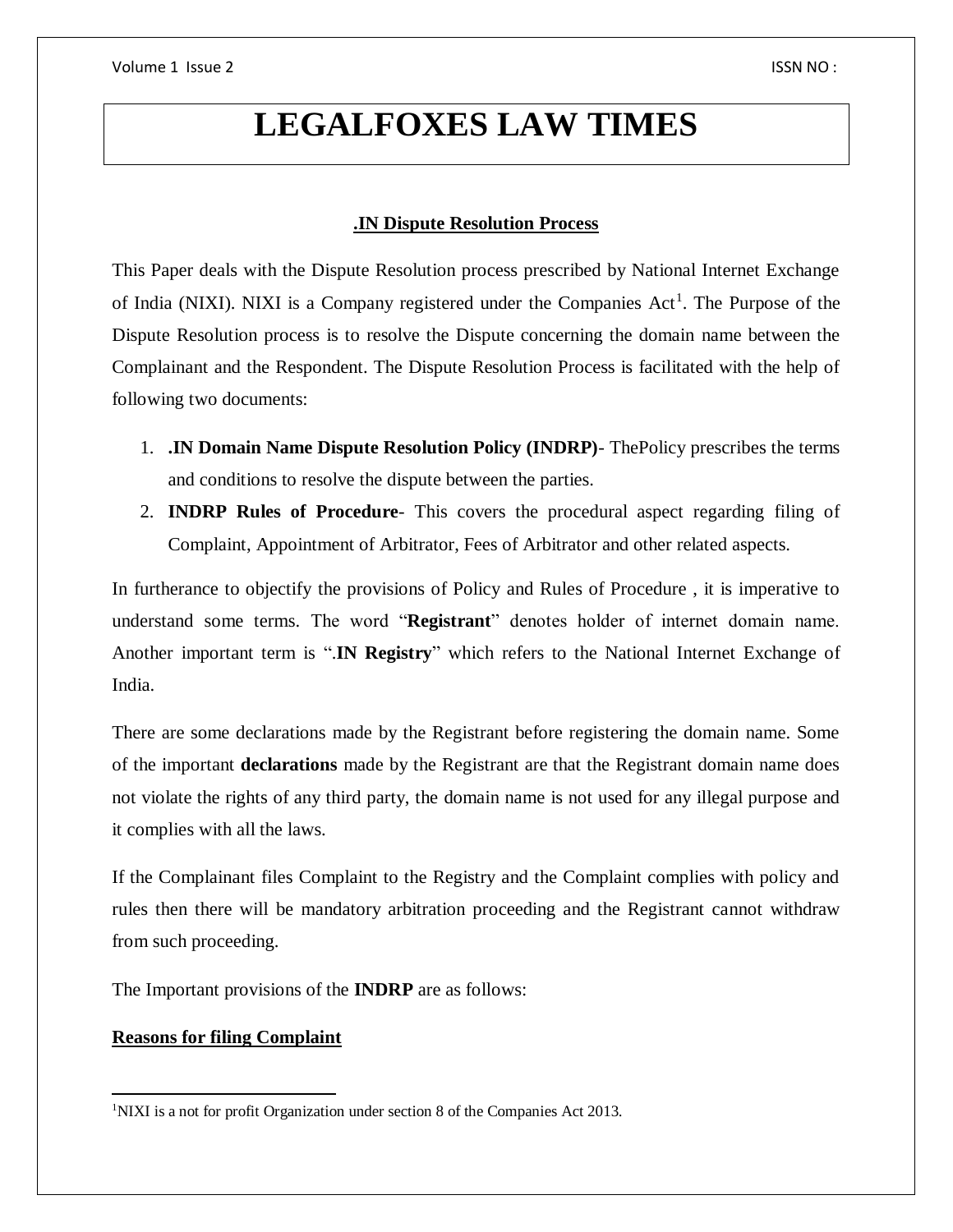The Complainant can file the Complaint on the basis of following reasons:

- 1. If the Registrant domain name is identical or similar to the Plaintiff's mark.
- 2. If the Registrant does not have any rights w.r.t domain name.
- 3. If the domain name of Registrant is registered in bad faith.

## **What Constitutes Registration and Use of Domain Name in Bad Faith**

Any of the following acts shall constitute the **bad faith** on the part of Registrant:

- 1. The Registrant has registered the Domain name primarily for the purpose of transferring it to the Complainant who is the owner of mark related to that domain name for a consideration exceeding the expenses incurred in the registration of Domain name.
- 2. The Registrant has registered the Domain name in order to prevent the owner of mark from using the mark in Domain name and has engaged in a number of such conducts.
- 3. The Use of Domain name by Registrant is done intentionally to bring users to the Registrants website by creating confusion with the Complainant's Mark.

## **How to Prove Registrant rights in the Domain Name**

Any of the following acts shall prove Registrant's **right** in the Domain Name:

- 1. The Registrant was using the Domain Name in respect of goods or services before any notice of dispute to him.
- 2. The Registrant has been widely known by the Domain name even if the Registrant has acquired no mark in respect of Domain name.
- 3. Registrant is making a fair use of the domain name without having any motive for profit.

The Policy clearly states that there will be no involvement of .In Registry in the proceedings of Arbitration and the Registry **shall not be liable** in respect of decisions of the Arbitrator.

## **Remedies Available to the Complainant**

The Remedies available to the Complainant in respect of Arbitration proceedings are:

1. Cancellation of the Registrant's Domain Name or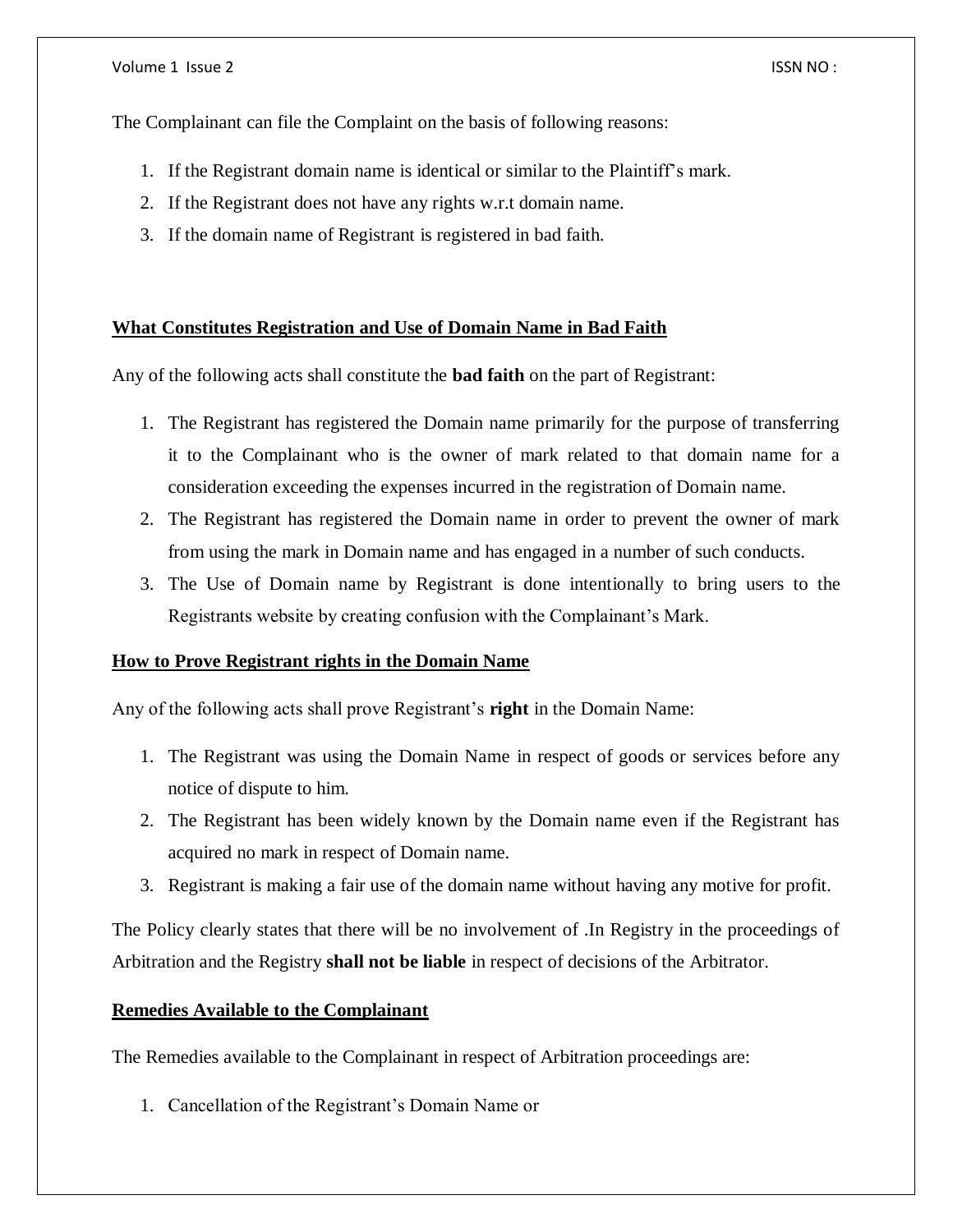2. Transfer of the Registrant's Domain name to the Complainant.

The **costs** may also be awarded by the Arbitrator to the Complainant.

## **Changes in Policy**

The Policy can be **modified, updated or deleted** by the Government of India at any point of time. The updated policy shall be published on the website www.registry.in .

## **Rules of Procedure**

The important aspects of Rules of Procedure are as follows:

## **How to file a Complaint against Registrant?**

- 1. Any person can file a Complaint by submitting a **request**to Registry complying with the Policy and Rules. The Complaint should be addressed to the Registry with the proper address, telephone no., fax and email address mentioned on the website of Registry. The Complaint shall be submitted in **three hard copies** and **one soft copy**.
- 2. The Complaint shall contain a request by the Complainant to submit the dispute to arbitration
- 3. The Complaint should state **the adequate details** of the Complainant like Telephone no, Email, Postal Addresses etc. as well as that of Respondentwhich is known to the Complainant.
- 4. The Complaint shall specify the domain name which is the **subject matter of the dispute**.
- 5. Itshall state the **mark** on which the Complaint is based and for each mark shall specify the goods or services which is associated with the mark.
- 6. The most important component of the Complaint should denote the **grounds** on which the Complaint is based which are as follows:
	- a) How the Domain Name which is the subject matter of dispute is identical or similar to the mark of the Complainant.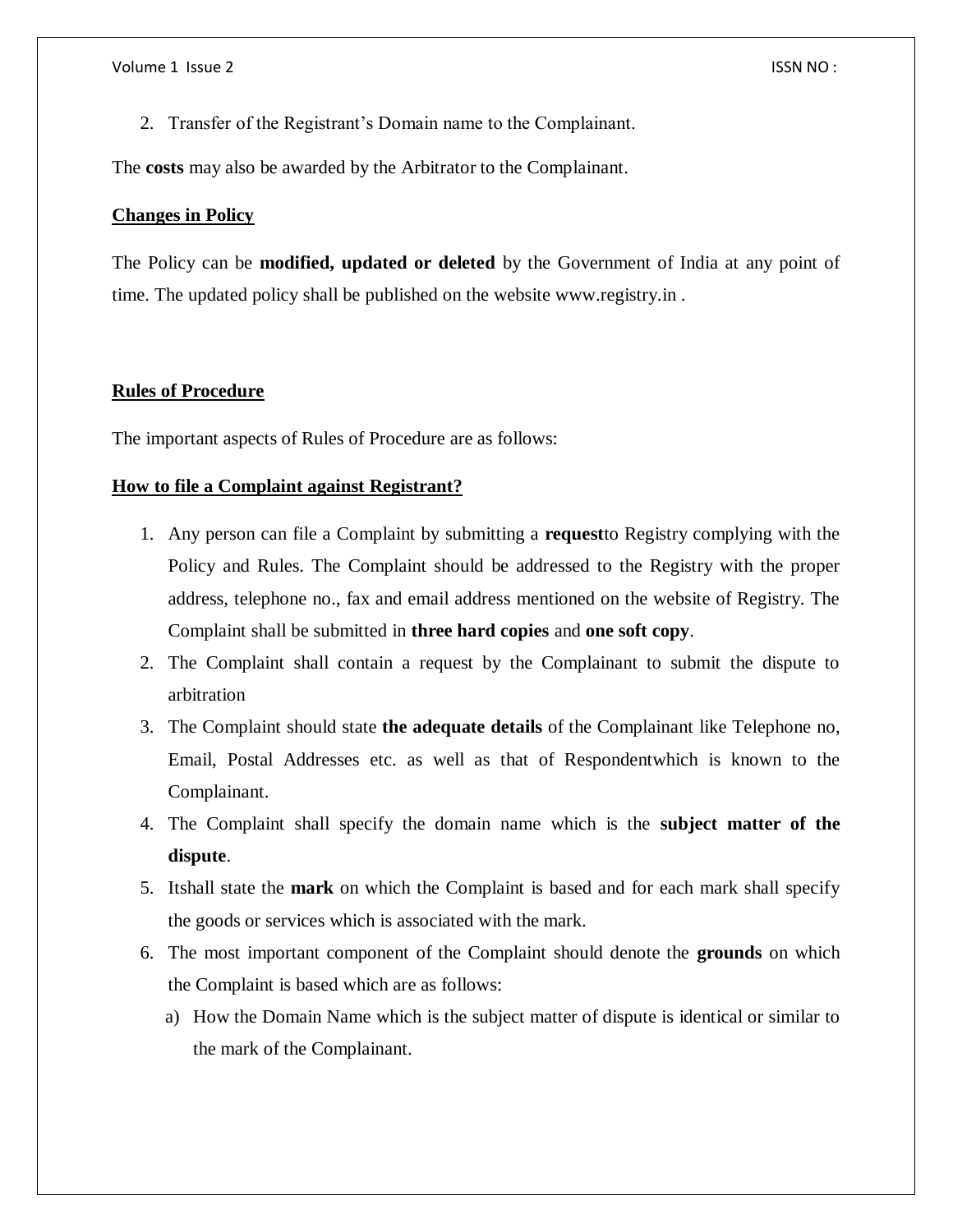- b) Reasons stating why the Respondent should be considered as having no right in respect of domain name.
- c) Why the domain name is considered having registered and used in bad faith by the Respondent.
- 7. The Complaint should clearly state the **remedies** sought by the Complainant.
- 8. **Annexure** containing any evidence relied by the Complainant should be attached with the complaint.

The Registry on receiving Complaint shall forward it to the Respondent.

## **Communication to Respondent**

The Registry can send the Complaint to the Respondent by sending it to:

- 1. All the mail addresses shown in the data base of the registry.
- 2. To the email address as shown in the registration data of Domain name maintained by the registry.
- 3. Sending the Complaint in writing to Respondent.

All the Communications made among parties or between party and registry or between arbitrator and parties shall be **governed by the communication prescribed under the rules**.

## **Notification of Complaint**

- 1. The Registry shall forward the Complaint to the Respondent within three working days if it is found in accordance with the policy and rules.
- 2. If there are deficiencies, the Registry shall notify the Complainant of such deficiencies within three working days of deficiencies identified and the Complainant shall modify it within five working days failing which the arbitration proceedings shall be deemed withdrawn.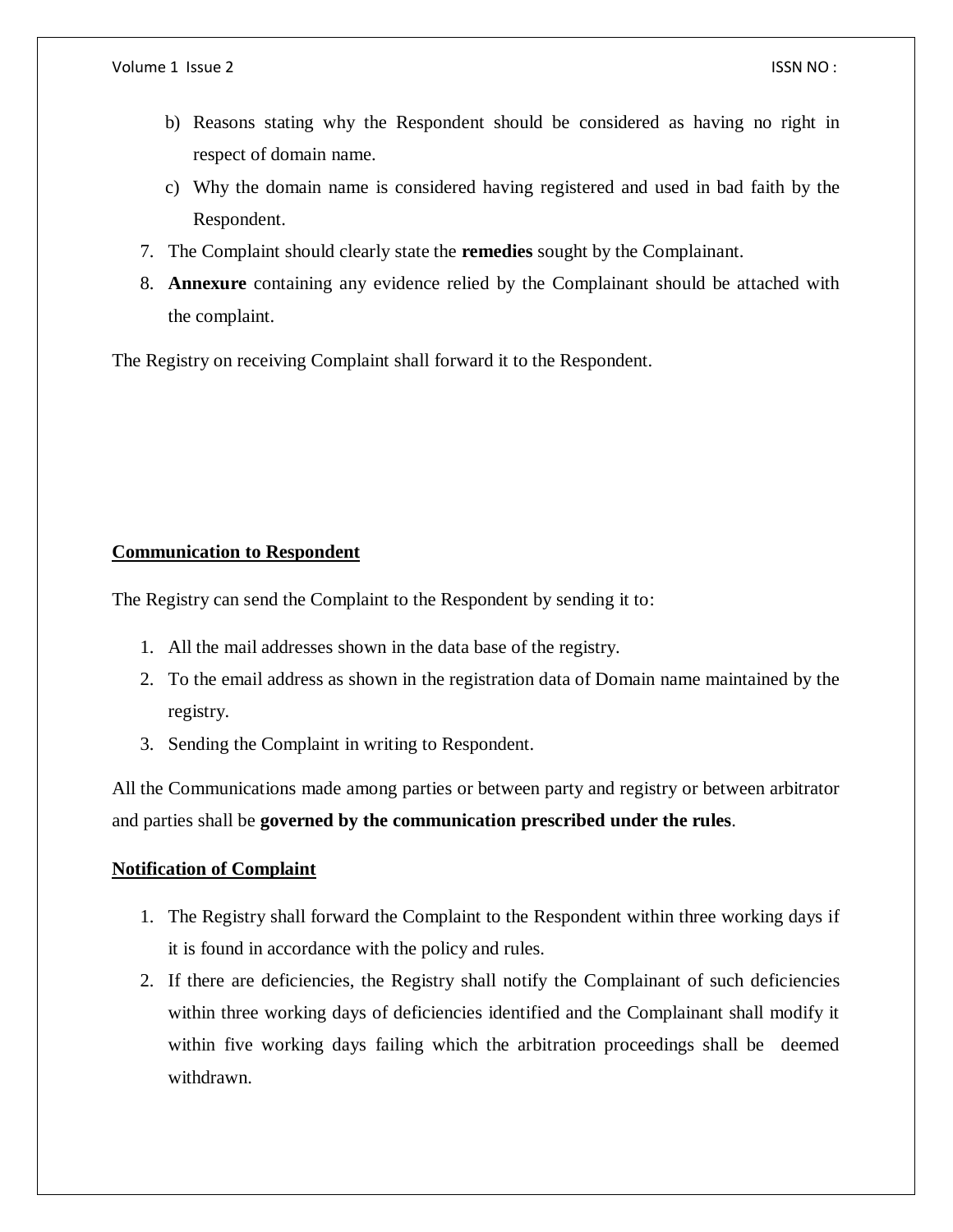3. The Registry shall on the receipt of the correct Complaint shall appoint Arbitrator to adjudicate the dispute.

## **Appointment of Arbitrator**

- 1. The Registry is required to maintain a list of Arbitrator and their qualifications on its website.
- 2. It shall appoint an Arbitrator out of that list within five working days of receipt of correct Complaint.
- 3. The Registry shall notify the parties of the Arbitrator appointed after appointment of Arbitrator by the Registry.
- 4. The Arbitrator shall pass a reasoned award and forward the copy of award to the Complainant, Respondent and Registry.
- 5. The award shall be passed **within sixty days from the commencement of proceedings**. This period may be extended by thirty days in case of exceptional circumstances.
- 6. The Arbitrator shall issue notice to the Respondent within three days from the receipt of the Complainant from the Registry.

## **Arbitrator shall be Impartial and Independent**

- 1. If at any time during Arbitration proceeding, new circumstances arise which gives rise to a doubt regarding the impartiality and independence of Arbitrator, the Arbitrator shall disclose such circumstances to the Registry. The Registry shall have the discretion to substitute the Arbitrator from the list of Arbitrators maintained by it.
- 2. If the Arbitrator **dies or is unable to act** then the Registry shall upon written request by either party appoint a **new Arbitrator** from the list of Arbitrators.
- 3. The impartiality of the Arbitrators can be challenged by the either party within seven days of appointment and by filing a written request to the Registry stating the circumstances justify giving rise to doubt regarding impartiality of Arbitrator. The Registry shall decide on its own discretion whether the doubt is justified or not.

## **Powers of Arbitrators**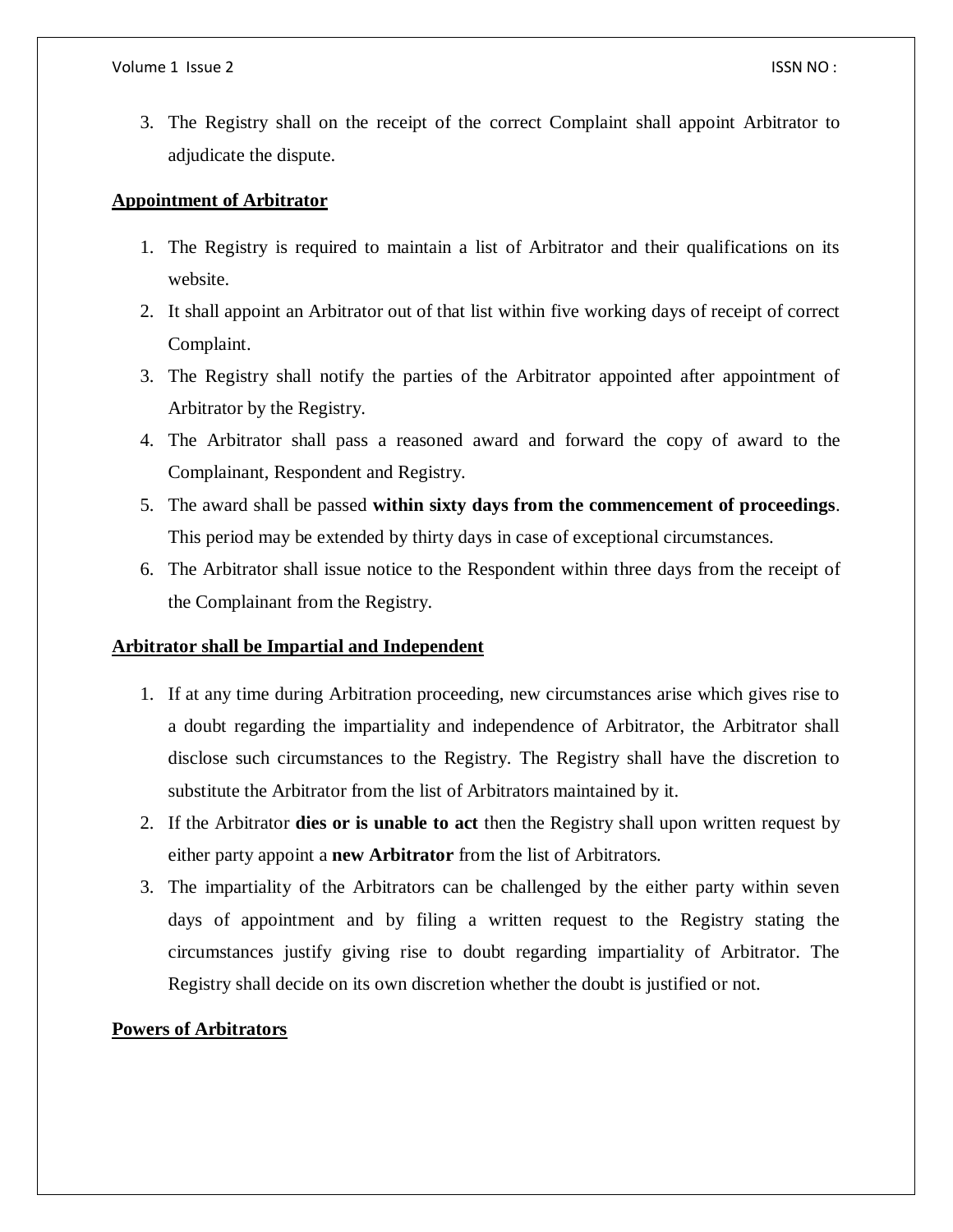- 1. The Arbitrator shall conduct the proceedings in accordance with **Arbitration & Conciliation Act 1996**<sup>2</sup> **and these rules and policy prescribed**.
- 2. The Arbitrator shall ensure that the **Principles of Natural Justice** is followed in conduct of its proceedings.
- 3. The Arbitrator shall conduct **proceedings with due expedition**.
- 4. The Arbitration proceedings shall be conducted in **English language**.
- 5. The Arbitrator shall **not conductpersonal hearings** except when it is required so.
- 6. The Arbitrator shall decide the matter on the basis of documents and statements furnished by parties.
- 7. The Arbitrator shall forward its decision to the Registry within sixty days of the commencement of the proceedings.

## **Arbitral Decisions**

The decision of the Arbitrator shall be in **writing** and shall specify the name of Arbitrator. The decision of the Arbitrator shall be **final and binding on the parties**. But, in case the parties enter into settlement before the Arbitration proceedings then the Arbitrator shall **terminate its proceedings** and the settlement shall be binding.

## **Provision regarding Fees**

- 1. The entire fees of the Arbitrator shall be paid by the **Complainant**.
- 2. In case the personal hearing is required by the Arbitrator, then the fees for personal hearing shall be **split up equally between the parties**. Otherwise, the party who makes the request for personal hearing shall pay the fees.
- 3. The entire administration fees shall be paid by the **Complainant**.

## **Recent Judgements**

 $\overline{a}$ 

In a very recent judgement of *M/s Patagonia v M/s Doublefist Ltd*<sup>3</sup>the disputed domain name was [www.patagonia.co.in.](http://www.patagonia.co.in/) The Complainant was in the business of outdoor apparel company and

<sup>2</sup>The Arbitration and Conciliation Act, 1996, No. 26, Acts of Parliament, 1996 (India).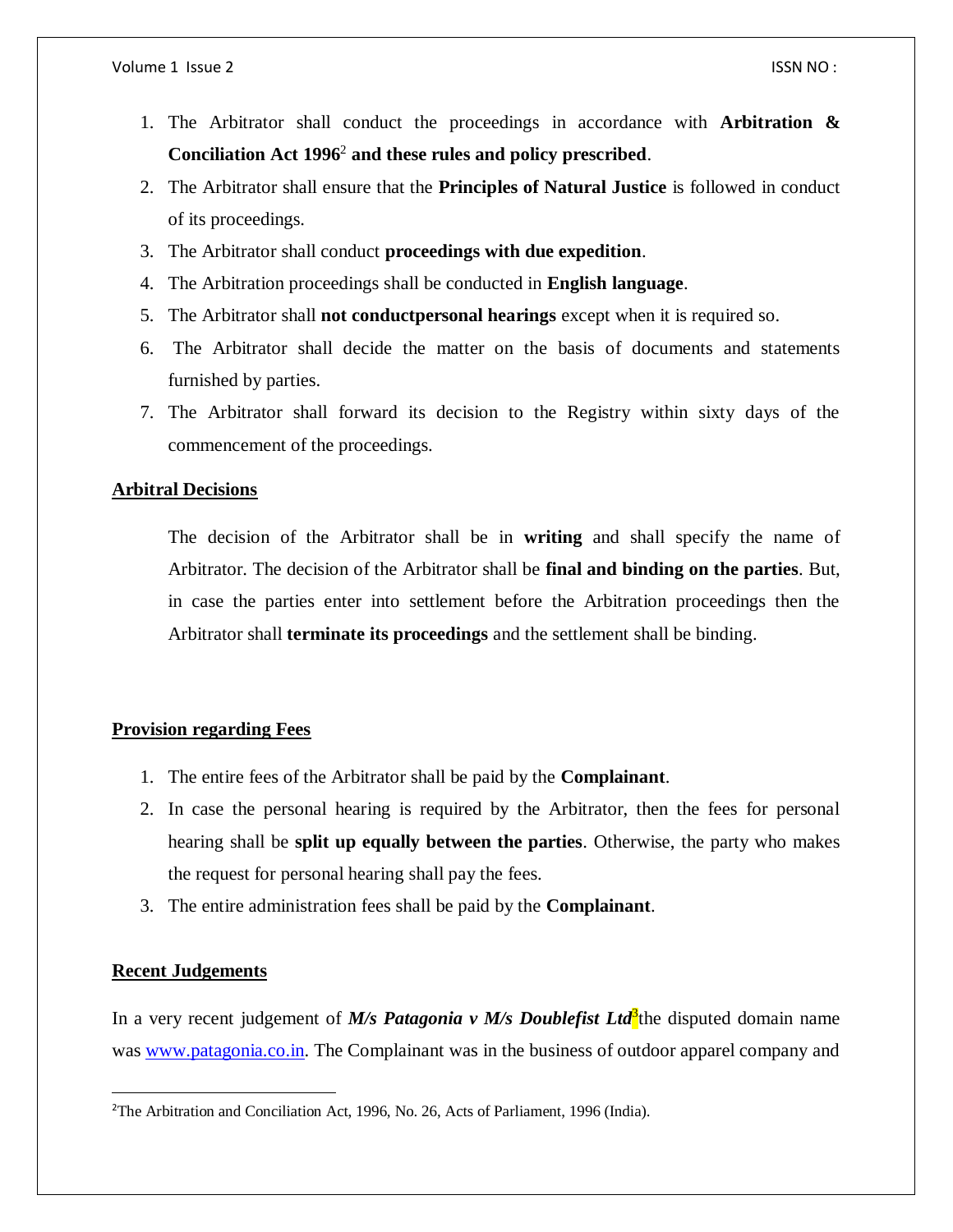#### Volume 1 Issue 2 ISSN NO :

 $\overline{\phantom{a}}$ 

the Complainants products and services enable the customers to pursue outdoor activities. The Complainant was well known for its products by producing highest quality and distinguishing the products. The Respondent's activities were not known.

The Complainant contended that each of the elements specified in Domain Name Dispute Resolution Policy was present.The Complainant was the registered proprietor of the trademark "PATAGONIA" and the said trademark acquired high degree of distinctiveness, distinguishing character. The Complainant contended that the words "co" and "in" in a domain name is insignificant and it will not be perceived by the public as a different, eligible to distinguish the Respondent. The disputed Domain name clearly leads the public to believe that it relates to the services offered by the Complainant.

The Second contention of the Complainant was that the Respondent was not commonly known by thetrademark "PATAGONIA". The Complainant argued that the Respondent doesn't own any trademark registration as "PATAGONIA" and also doesn't have any license from the Complainant to use the expression "PATAGONIA".

The third contention of the Complainant was that the Respondent has created the website with the intention of misleading the members of trade and public that the disputed domain name belongs to the Complainant and related to the Complainant's business.

The Respondent did not give any evidence indicating his relation with Domain Name.

The Arbitrator held that though the Complainant has not given any explanation for the delay of more than 8 years in filing the Complaint but all the elements of Dispute Resolution Policy are proved and accordingly transferred the Domain Name to the Complainant. The Arbitrator relied on a very important judgement of Supreme Court *Satyam Infoway Ltd. v. Sifynet Solutions Pvt.*  Ltd.<sup>4</sup> in which it was held that the domain name has become a business identifier. It was observed in Satyam case that a Domain Name helps identify the subjects of trade or services that an entity seeks to provide to its customer.

<sup>3</sup>M/s Patagonia v M/s DoublefistLtdINDRP/1185/2019 (India). 4Satyam Infoway Ltd. v. Sifynet Solutions Pvt. Ltd**2004 Supp(2) SCR 465 (India)**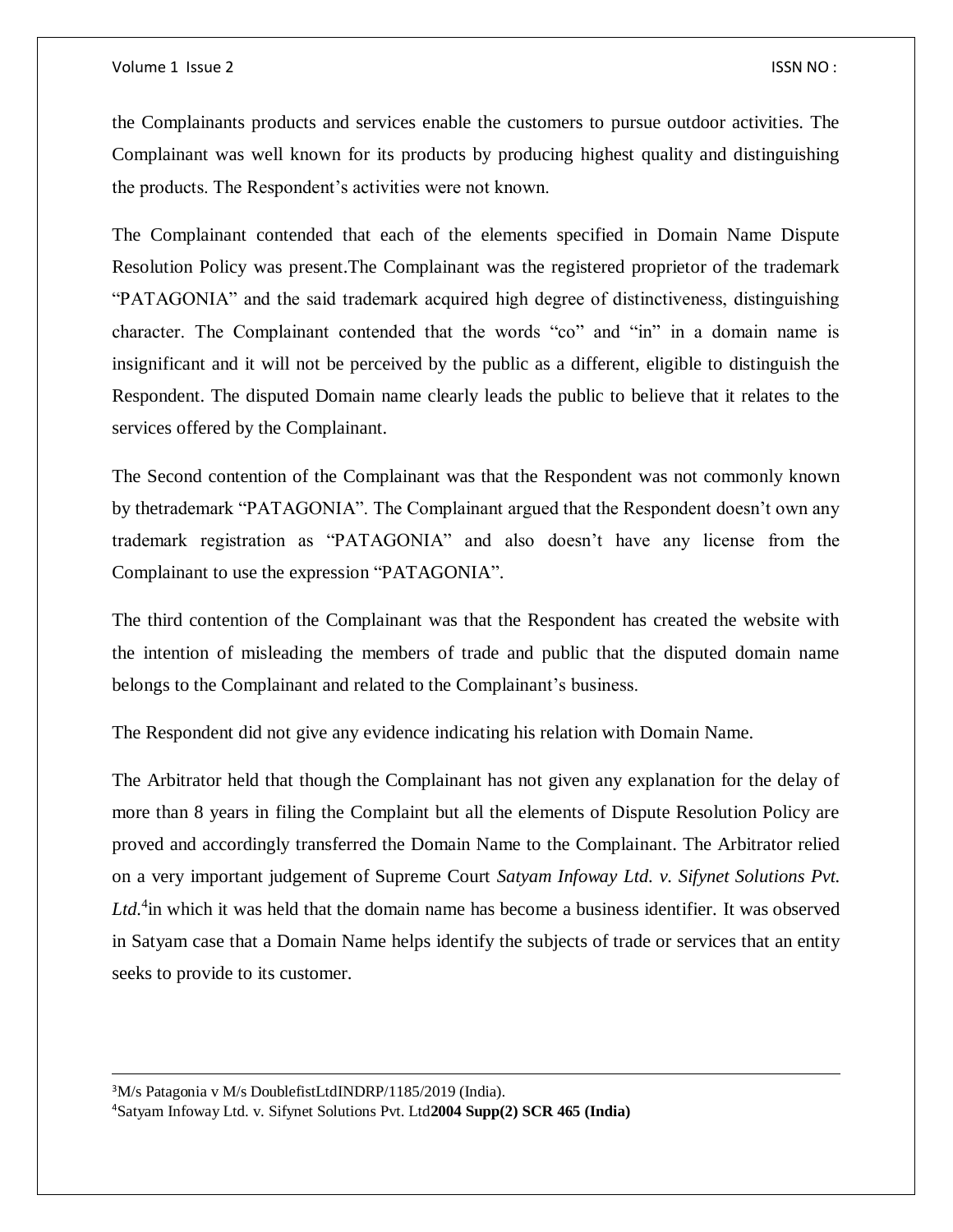In another recent judgement *Hotel Cipriani S.p.a v. HridayTulsiani<sup>5</sup>* the disputed domain name was [www.cipriani.in.](http://www.cipriani.in/) The Complainant submitted that Hotel Cipriani is the proprietor of one of the most prestigious hotels of the world. The Complainant submitted that it is the registered proprietor of the mark "CIPRIANI" and it owns various domain name in the Trademark. The Complainant contended that all three pre requisites of Domain Name Policy are proved.

Upon the receipt of Complaint, the Respondent agreed to transfer the domain name to the Complainant. The Arbitrator concluded that the Respondent does not have any legitimate interest in the Domain Name and the Domain name is used in the bad faith and accordingly transferred the domain name to the Complainant. The Arbitrator relied on the judgement of Satyam Infoway v. Sifynet Solutions Pvt Ltd.<sup>6</sup> in which it was held that the Domain name has all characteristics of Trademark.

## **Conclusion**

 $\overline{\phantom{a}}$ 

With the digital medium getting increased day by day, more domain names are being registered every day. More the number of registration of domain names, it will enhance the chances of disputes. This Dispute Resolution process prescribed by the Government saves time and protects the Complainant from the action of Respondent.

<sup>5</sup>Hotel Cipriani S.p.a v. HridayTulsianiINDRP/1179/2019 (India).

<sup>6</sup>Satyam Infoway v. Sifynet Solutions Pvt Ltd**2004 Supp(2) SCR 465**